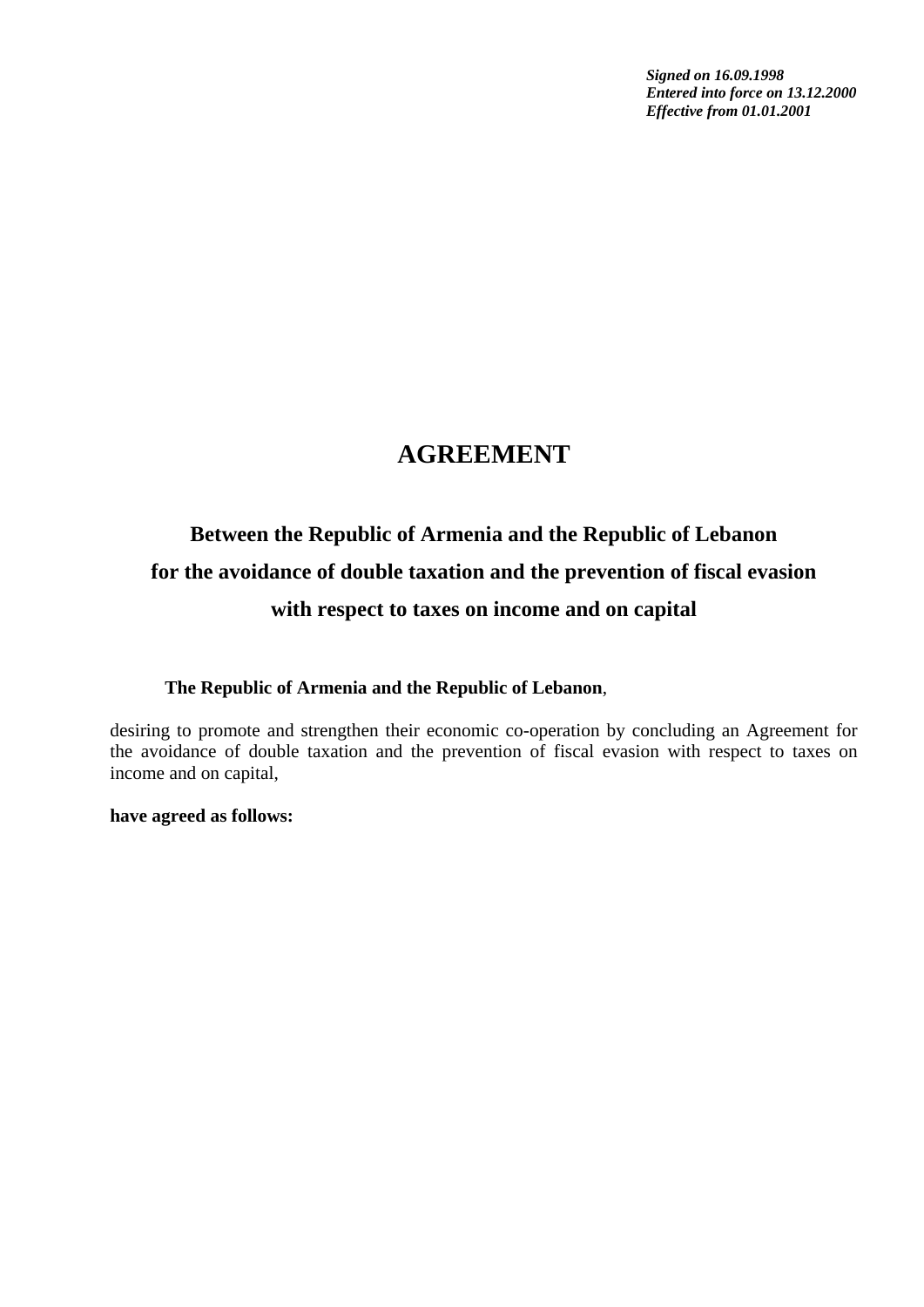## **Article 1 Personal Scope**

This Agreement shall apply to persons who are residents of one or both of the Contracting States.

# **Article 2 Taxes Covered**

1. This Agreement shall apply to taxes on income and on capital imposed on behalf of a Contracting State or of its local authorities, irrespective of the manner in which they are levied.

2. There shall be regarded as taxes on income and on capital all taxes imposed on total income, on total capital or on elements of income or of capital, including taxes on gains from the alienation of movable or immovable property, taxes on salaries, wages and other similar remuneration as well as taxes on capital appreciation.

3. The existing taxes to which this Agreement shall apply are:

a) In the case of Armenia:

(i) the profit tax;

(ii) the income tax;

(iii) the property tax;

(hereinafter referred to as "Armenian tax")

b) In the case of Lebanon:

(i) the tax on the profits of industrial, commercial and non commercial professions;

(ii) the tax on salaries, wages and pensions;

(iii) the tax on income derived from movable capital;

(iv) the tax on built property;

(hereinafter referred to as "Lebanese tax")

 4. The Agreement shall apply also to any identical or substantially similar taxes that are imposed after the entering into force of this Agreement in addition to, or in place of, the existing taxes referred to in paragraph 3. The competent authorities of the Contracting States shall notify each other of any substantial changes which have been made in their respective taxation laws within a reasonable period of time after such changes.

### **Article 3 General Definitions**

1. For the purposes of this Agreement, unless the context otherwise requires: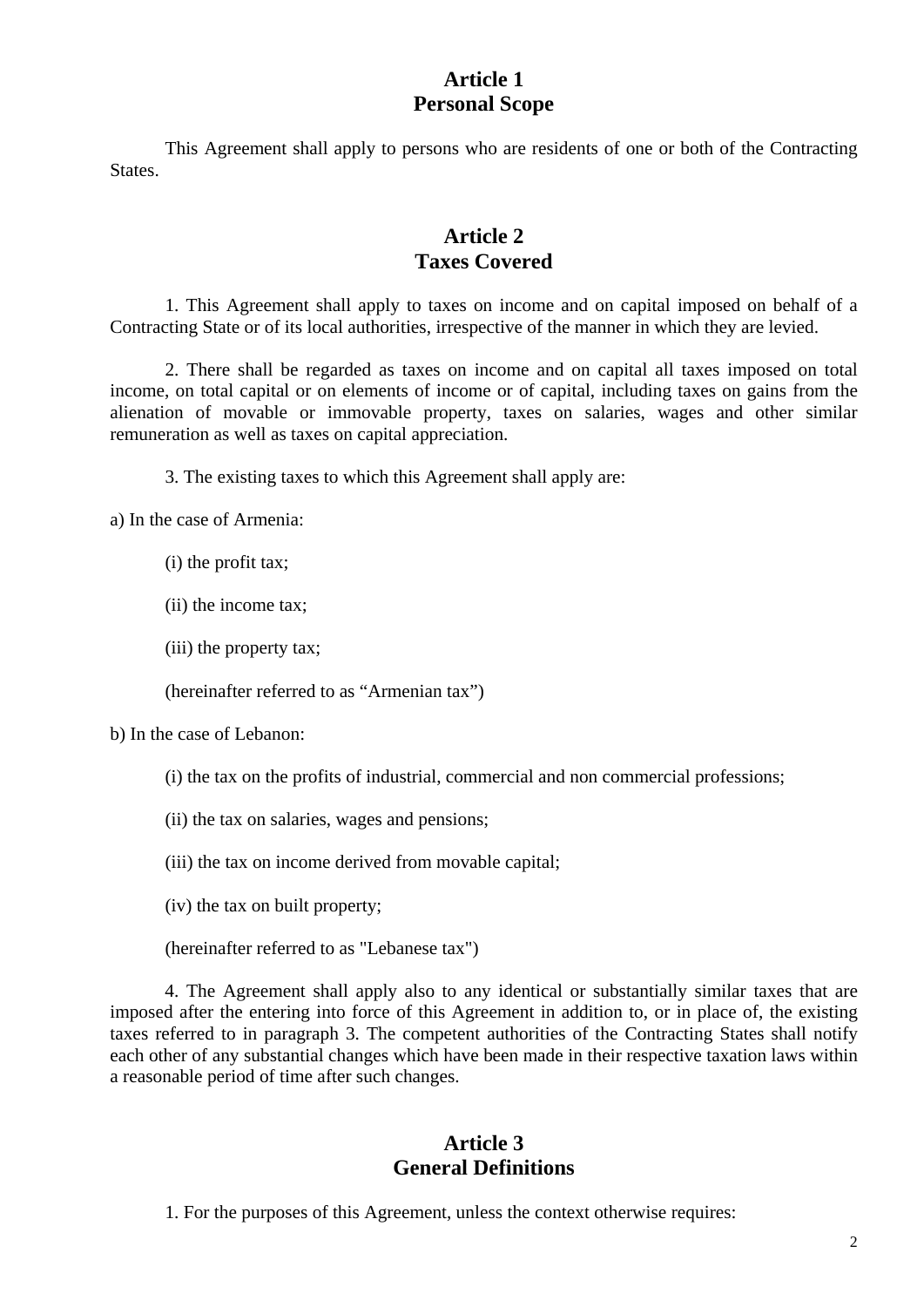a) the terms "a Contracting State" and "the other Contracting State" mean Armenia or Lebanon as the context requires;

b) the term " Armenia " means the Republic of Armenia, and when used in the geographical sense means the territory, including internal waters, over which the Republic of Armenia exercises its sovereign rights and jurisdiction under its internal legislation and in accordance with international law;

c) the term "Lebanon" means the territory of the Republic of Lebanon including its territorial sea as well as the exclusive economic zone over which Lebanon exercises sovereignty, sovereign rights and jurisdiction in accordance with its internal law and with the international law, concerning the exploration and the exploitation of the natural, biological, and mineral resources existing in the sea waters, sea-bed and subsoil of these waters;

d) the term "person" includes an individual, a company and any other body of persons legally set up in either of the Contracting States;

e) the term "company" means any body corporate or any other entity which is treated as a body corporate for tax purposes;

f) the terms "enterprise of a Contracting State" and "enterprise of the other Contracting State" mean respectively an enterprise carried on by a resident of a Contracting State and an enterprise carried on by a resident of the other Contracting State;

g) the term "national" means:

i) any individual possessing the nationality of a Contracting State; and

ii) any legal person, body of persons and any other entity deriving its status as such from the laws in force in a Contracting State;

h) the term "international traffic" means any transport by a ship, boat, aircraft, railway or road vehicle operated by an enterprise of a Contracting State, except when the ship, boat, aircraft, railway or road vehicle is operated solely between places in the other Contracting State;

i) the term "competent authority" means:

(i) in the case of Armenia, the Minister of Finance and Economy or his authorized representative;

(ii) in the case of Lebanon, the Minister of Finance or his authorized representative,

j) the term "tax" means Armenian tax or Lebanese tax as the context requires.

2. As regards the application of this Agreement by a Contracting State any term not defined therein shall, unless the context otherwise requires, have the meaning which it has under the law of that State concerning the taxes to which the Agreement applies, any meaning under the applicable tax laws of that State prevailing over a meaning given to the term under laws of that State .

# **Article 4 Resident**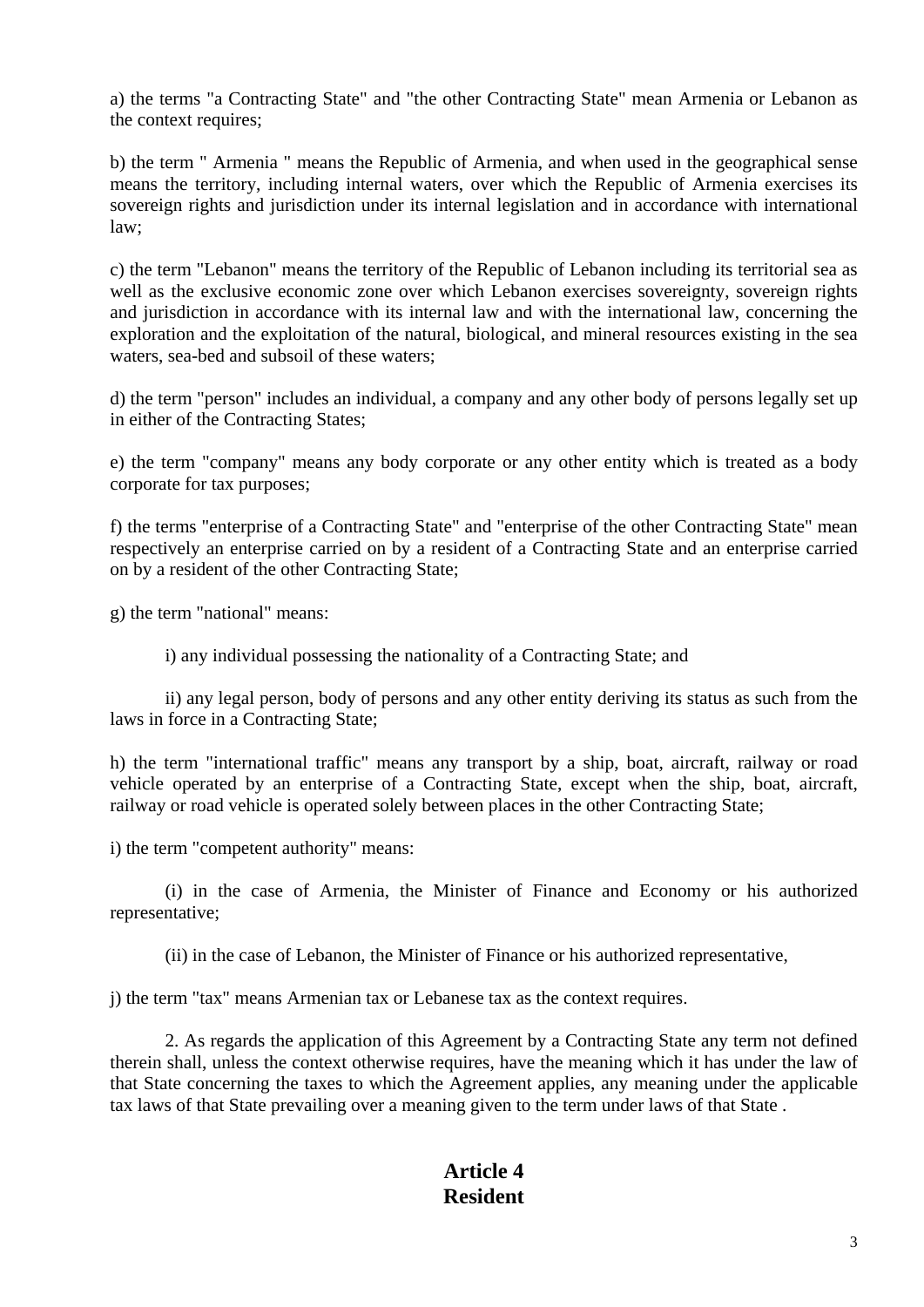1. For the purposes of this Agreement, the term "resident of a Contracting State" means any person who, under the laws of that State, is liable to tax therein by reason of his domicile, residence or any other criterion of a similar nature. But this term does not include any person who is liable to tax in that State in respect only of income from sources in that State or capital situated therein.

2. If by reason of the provisions of paragraph 1 an individual is a resident of both Contracting States, then his status shall be determined as follows:

a) he shall be deemed to be a resident only of the State in which he has a permanent home available to him; if he has a permanent home available in both States, he shall be deemed to be a resident of the State with which his personal and economic relations are closer (centre of vital interests) ;

b) if the State in which he has his centre of vital interests cannot be determined, or if he has not a permanent home available to him in either State, he shall be deemed to be a resident only of the State in which he has an habitual abode;

c) if he has an habitual abode in both States or in neither of them, he shall be deemed to be a resident only of the State of which he is a national;

d) if he is a national of both States or of neither of them, the competent authorities of the Contracting States shall settle the question by mutual agreement.

3. Where by reason of the provisions of paragraph 1 a person other than an individual is a resident of both Contracting States, then it shall be deemed to be a resident of the Contracting State under the law of which it is created.

# **Article 5 Permanent Establishment**

1. For the purposes of this Agreement, the term "permanent establishment" means a fixed place of business through which the business of an enterprise is wholly or partly carried on.

2. The term "permanent establishment" includes especially:

a) a place of management;

b) a branch;

c) an office;

d) a factory;

e) a workshop;

f) a farm or any plantation; and

g) a mine, an oil or gas well, a quarry or any other place of extraction of natural resources.

3. The term "permanent establishment" likewise encompasses:

a) a building site, a construction, assembly or installation project or supervisory activities in connection therewith, but only where such site, project or activities continue for a period of more than nine months*;*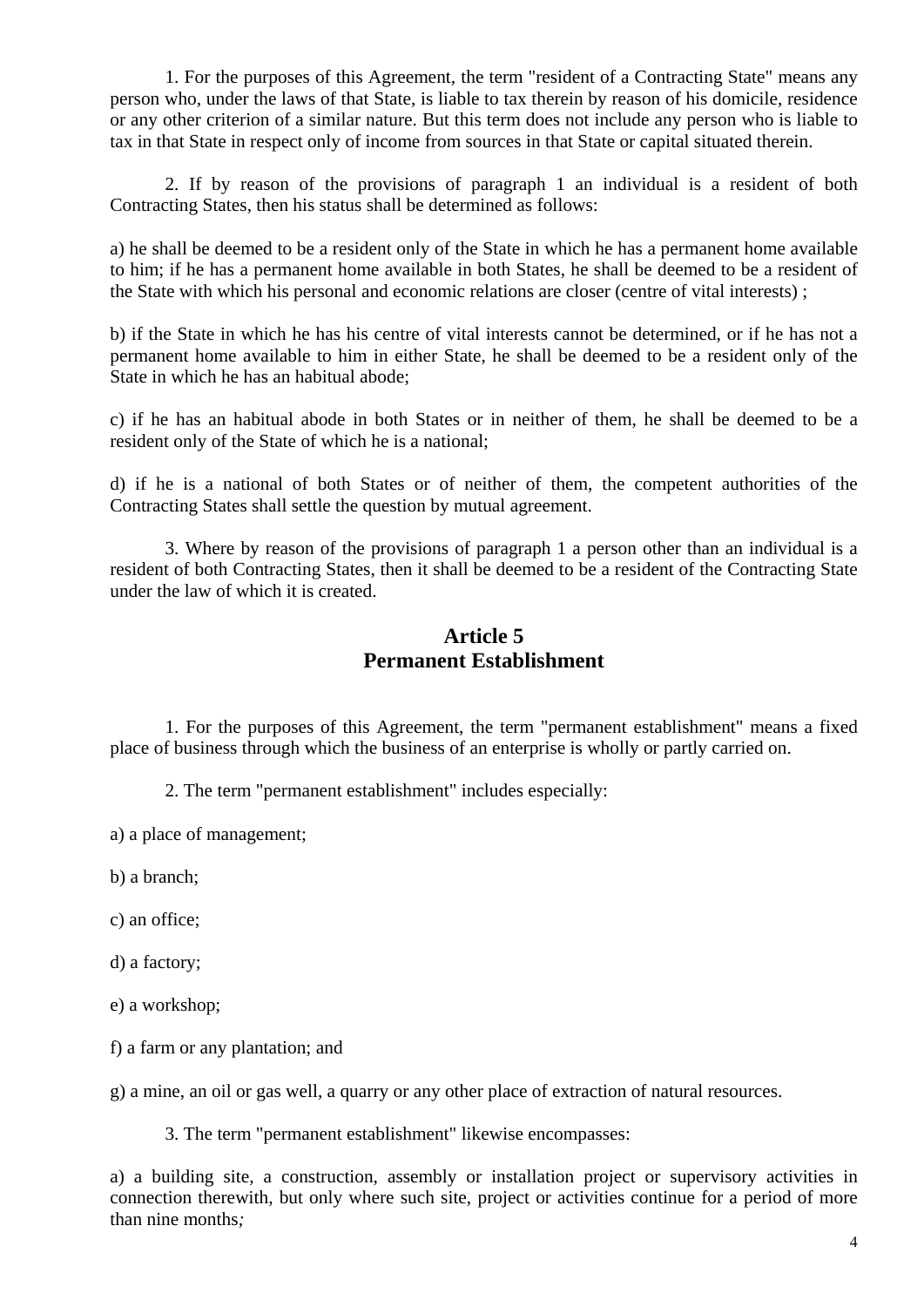b) the furnishing of services, including consultancy services, by an enterprise of a Contracting State through employees or other personnel engaged for such purposes in the other Contracting State, provided that such activities continue for the same project or a connected project for a period or periods aggregating more than six months within any twelve month period.

4. Notwithstanding the preceding provisions of this Article, the term "permanent establishment" shall be deemed not to include:

a) the use of facilities solely for the purpose of storage, display or delivery of goods or merchandise belonging to the enterprise;

b) the maintenance of a stock of goods or merchandise belonging to the enterprise solely for the purpose of storage, display or delivery;

c) the maintenance of a stock of goods or merchandise belonging to the enterprise solely for the purpose of processing by another enterprise;

d) the sale of goods or merchandise belonging to the enterprise displayed in the frame of an occasional temporary fair or exhibition during a period not exceeding 15 days after the closing of the said fair or exhibition;

e) the maintenance of a fixed place of business solely for the purpose of purchasing goods or merchandise or of collecting information, for the enterprise;

f) the maintenance of a fixed place of business solely for the purpose of carrying on, for the enterprise, any other activity of a preparatory or auxiliary character;

g) the maintenance of a fixed place of business solely for any combination of the activities mentioned in subparagraphs a) to f) , provided that the overall activity of the fixed place of business resulting from this combination is of a preparatory or auxiliary character.

5. Notwithstanding the provisions of paragraphs 1 and 2, where a person-other than an agent of an independent status to whom paragraph 7 applies-is acting on behalf of an enterprise and has, and habitually exercises, in a Contracting State an authority to conclude contracts in the name of the enterprise, that enterprise shall be deemed to have a permanent establishment in that State in respect of any activities which that person undertakes for the enterprise, unless the activities of such person are limited to those mentioned in paragraph 4 which, if exercised through a fixed place of business, would not make this fixed place of business a permanent establishment under the provisions of that paragraph.

6. Notwithstanding the preceding provisions of this Article, an insurance company, except for reinsurance, of a Contracting State shall be deemed to have a permanent establishment in the other Contracting State if it collects premiums on the territory of the other State or it insures risks situated therein through a person, other than an agent of an independent status to whom paragraph 7 applies.

7. An enterprise shall not be deemed to have a permanent establishment in a Contracting State merely because it carries on business in that State through a broker, a general commission agent or any other agent of an independent status, provided that such persons are acting in the ordinary course of their business.

8. The fact that a company which is a resident of a Contracting State controls or is controlled by a company which is a resident of the other Contracting State, or which carries on business in that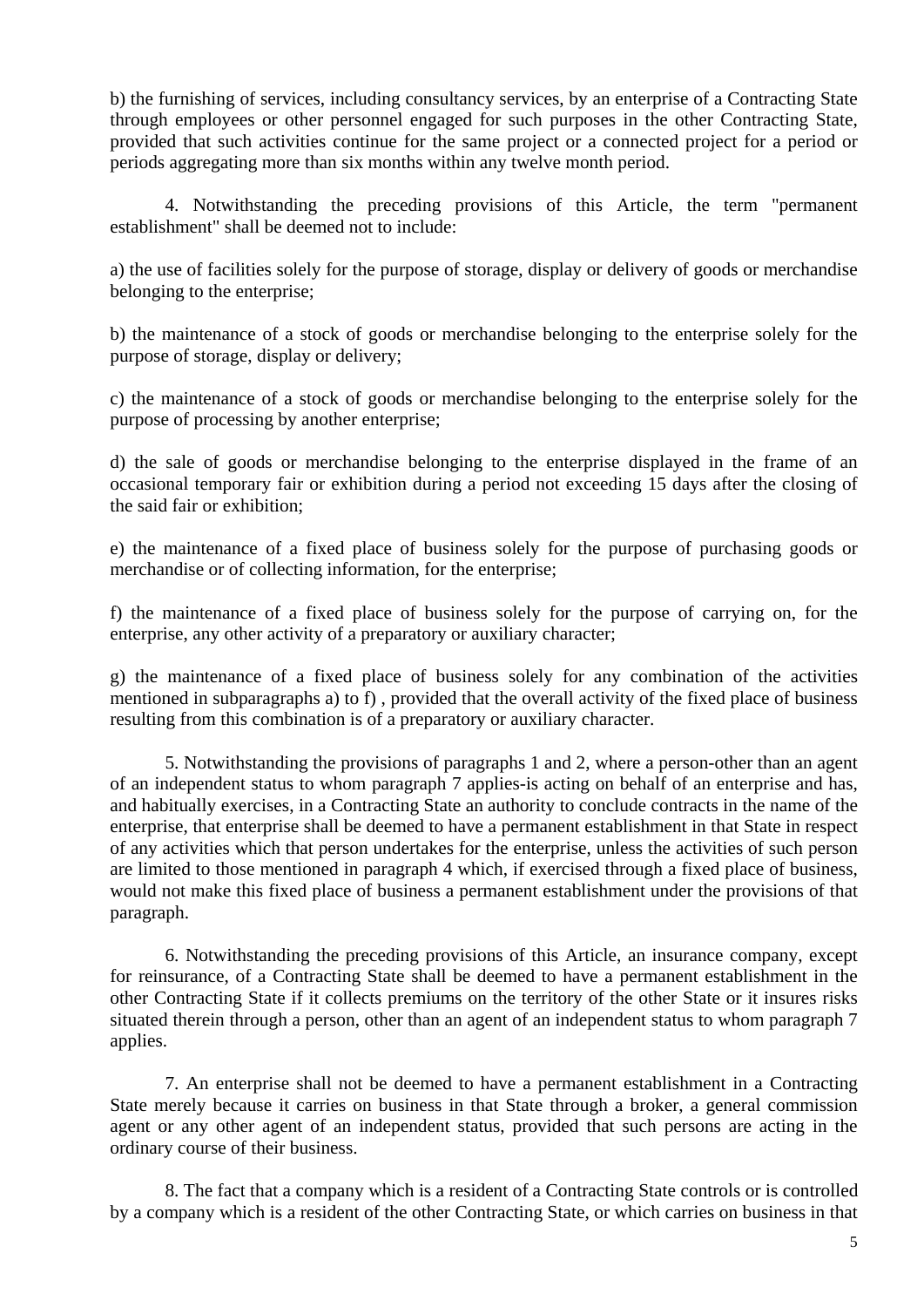other State (whether through a permanent establishment or otherwise) , shall not of itself constitute to either company a permanent establishment of the other.

### **Article 6 Income From Immovable Property**

1. Income derived by a resident of a Contracting State from immovable property (including income from agriculture or forestry) situated in the other Contracting State may be taxed in that other State.

2. The term "immovable property" shall have the meaning which it has under the law of the Contracting State in which the property in question is situated. The term shall in any case include all property accessory to immovable property, livestock and equipment used in agriculture and forestry, rights to which the provisions of general law respecting landed property apply, usufruct of immovable property and rights to variable or fixed payments as consideration for the working of, or the right to work, mineral deposits, sources and other natural resources; ships, boats, aircraft, railway and road vehicles shall not be regarded as immovable property.

3. The provisions of paragraph 1 shall apply to income derived from the direct use, letting or use in any other form of immovable property.

4. The provisions of paragraph 1 and 3 shall also apply to the income from immovable property of an enterprise and to income from immovable property used for the performance of independent personal services.

#### **Article 7 Business Profits**

1. The profits of an enterprise of a Contracting State shall be taxable only in that State unless the enterprise carries on business in the other Contracting State through a permanent establishment situated therein. If the enterprise carries on business as aforesaid, the profits of the enterprise may be taxed in the other State but only so much of them as is attributable to that permanent establishment.

2. Subject to the provisions of paragraph 3, where an enterprise of a Contracting State carries on business in the other Contracting State through a permanent establishment situated therein, there shall in each Contracting State be attributed to that permanent establishment the profits which it might be expected to make if it were a distinct and separate enterprise engaged in the same or similar activities under the same or similar conditions and dealing wholly independently with the enterprise of which it is a permanent establishment.

3. In determining the profits of a permanent establishment, there shall be allowed as deductions expenses which are incurred for the purposes of the permanent establishment, including executive and general administrative expenses so incurred, whether in the State in which the permanent establishment is situated or elsewhere.

4. Insofar as it has been customary in a Contracting State to determine the profits to be attributed to a permanent establishment on the basis of an apportionment of the total profits of the enterprise to its various parts, nothing in paragraph 2 shall preclude that Contracting State from determining the profits to be taxed by such an apportionment as may be customary; the method of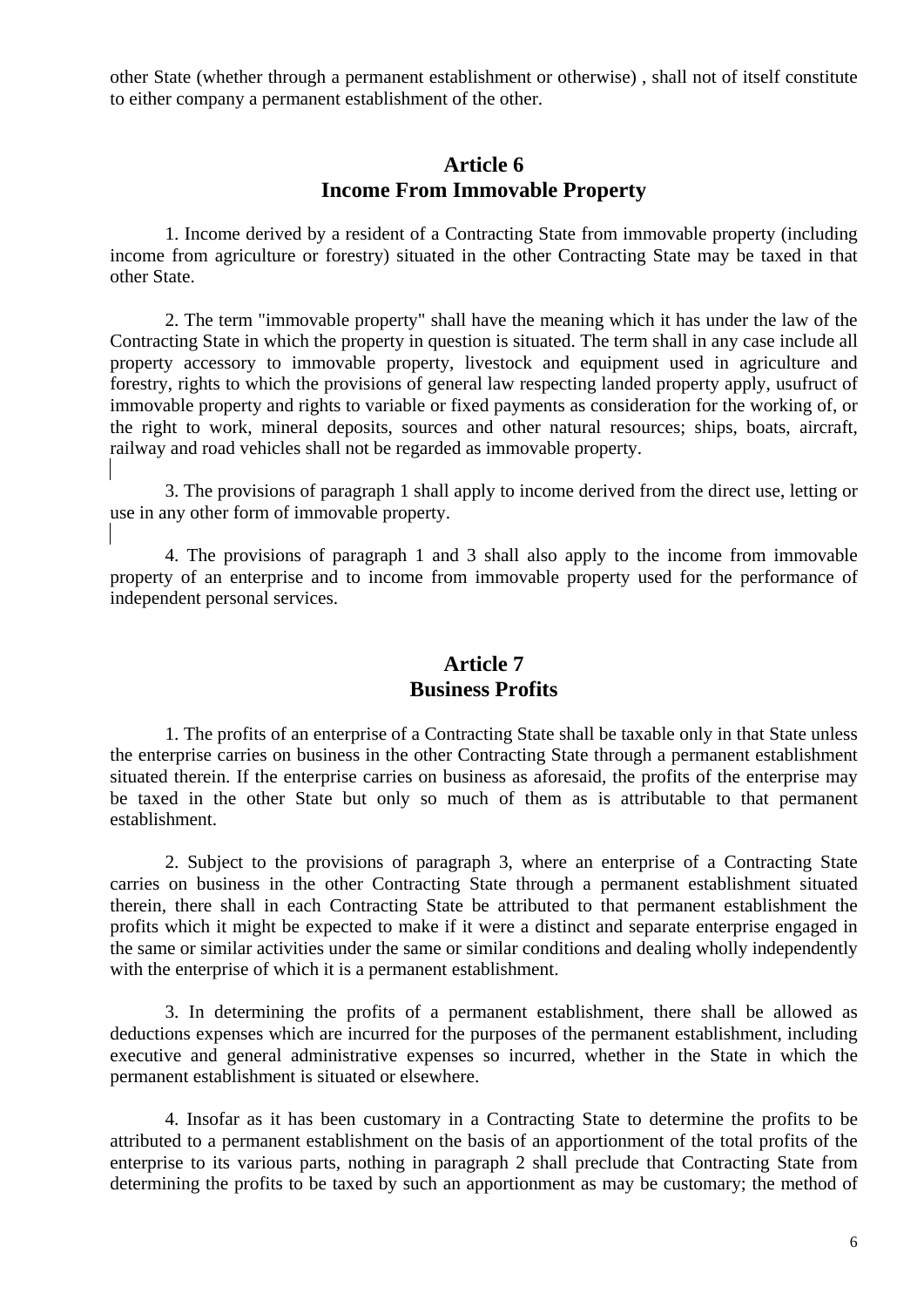apportionment adopted shall, however, be such that the result shall be in accordance with the principles contained in this Article.

5. No profits shall be attributed to a permanent establishment by reason of the mere purchase by that permanent establishment of goods or merchandise for the enterprise.

6. For the purposes of the preceding paragraphs, the profits to be attributed to the permanent establishment shall be determined by the same method year by year unless there is good and sufficient reason to the contrary.

7. If profits include items of income which are dealt with separately in other Articles of this Agreement, then the provisions of these Articles shall not be affected by the provisions of this Article.

# **Article 8 International Traffic**

1. Profits of an enterprise of a Contracting State from the operation of ships, boat, aircraft, railway and road vehicles in international traffic shall be taxable only in that Contracting State.

2. The provisions of paragraph 1 shall apply to profits derived from the participation in a pool, a joint business or an international operating agency.

# **Article 9 Associated Enterprises**

1. When:

a) an enterprise of a Contracting State participates directly or indirectly in the management, control or capital of an enterprise of the other Contracting State, or

b) the same persons participate directly or indirectly in the management, control or capital of an enterprise of the Contracting State and an enterprise of the other Contracting State,

and in either case conditions are made or imposed between the two enterprises in their commercial or financial relations which differ from those which would be made between independent enterprises, then any profits which would, but for those conditions, have accrued to one of the enterprises, but, by reason of those conditions, have not so accrued, may be included in the profits of that enterprise and taxed accordingly.

2. When a Contracting State includes in the profits of an enterprise of that State and taxes accordingly profits on which an enterprise of the other Contracting State has been charged to tax in that other State and the profits so included are profits which would have accrued to the enterprise of the first mentioned State if the conditions made between the two enterprises had been those which would have been made between independent enterprises then that other State shall make an appropriate adjustment to the amount of the tax charged therein on those profits. In determining such adjustment, due regard shall be had to the other provisions of this Agreement and the competent authorities of the Contracting States shall, if necessary, consult each other.

### **Article 10**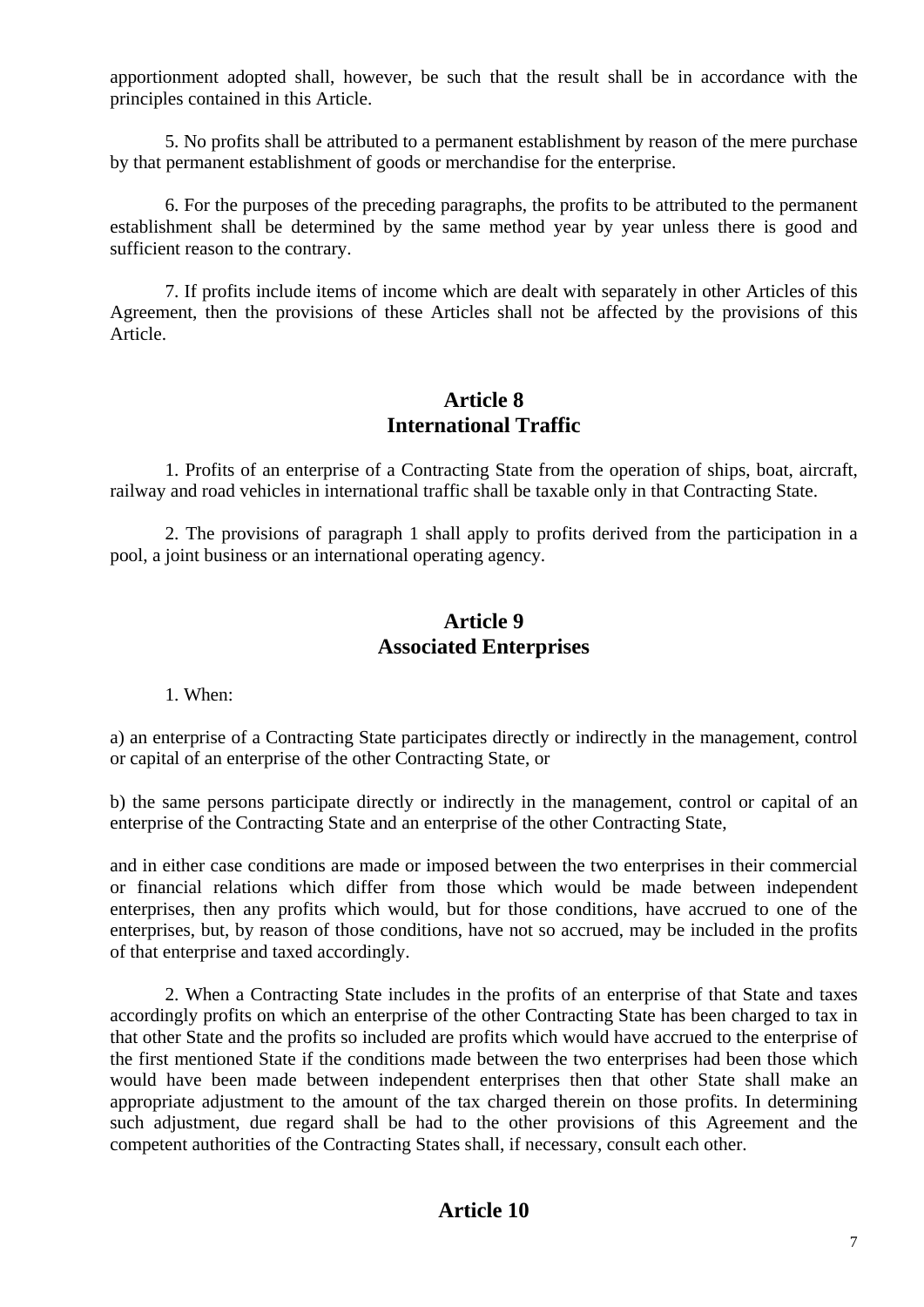#### **Dividends**

1. Dividends paid by a company which is a resident of a Contracting State to a resident of the other Contracting State may be taxed in that other State.

2. However, such dividends may also be taxed in the Contracting State of which the company paying the dividends is a resident and according to the laws of that State, but if the beneficial owner of the dividends is a resident of the other Contracting State, the tax so charged shall not exceed:

a) 5 per cent of the gross amount of the dividends if the beneficial owner is a company (other than a partnership) which holds directly at least 25 per cent of the equity capital of the company paying the dividends.

b) 10 per cent of the gross amount of the dividends in all other cases.

This paragraph shall not affect the taxation of the company in respect of the profits out of which the dividends are paid.

3. The term "dividends" as used in this Article means income from shares, or other rights, not being debt-claims, participating in profits, as well as income from other corporate rights which is subjected to the same taxation treatment as income from shares by the laws of the State of which the company making the distribution is a resident.

4. The provisions of paragraphs 1 and 2 shall not apply if the beneficial owner of the dividends, being a resident of a Contracting State, carries on business in other Contracting State of which the company paying the dividends is a resident, through a permanent establishment situated therein, or performs in that other State independent personal services from a fixed base situated therein, and the holding in respect of which the dividends are paid is effectively connected with such permanent establishment or fixed base. In such case, the provisions of Article 7 or Article 14, as the case may be, shall apply.

5. When a company which is a resident of a Contracting State derives profits or income from the other Contracting State, that other State may not impose any tax on the dividends paid by the company, except insofar as such dividends are paid to a resident of that other State or insofar as the holding in respect of which the dividends are paid is effectively connected with a permanent establishment or a fixed base situated in that other State, nor subject the company's undistributed profits to a tax on the company's undistributed profits, even if the dividends paid or the undistributed profits consist wholly or partly of profits or income arising in such other State.

#### **Article 11 Interest**

1. Interest arising in a Contracting State and paid to a resident of the other Contracting State may be taxed in that other State.

2. However, such interest may also be taxed in the Contracting State in which it arises and according to the laws of that State, but if the beneficial owner of the interest is a resident of the other Contracting State, the tax so charged shall not exceed 8 per cent of the gross amount of the interest.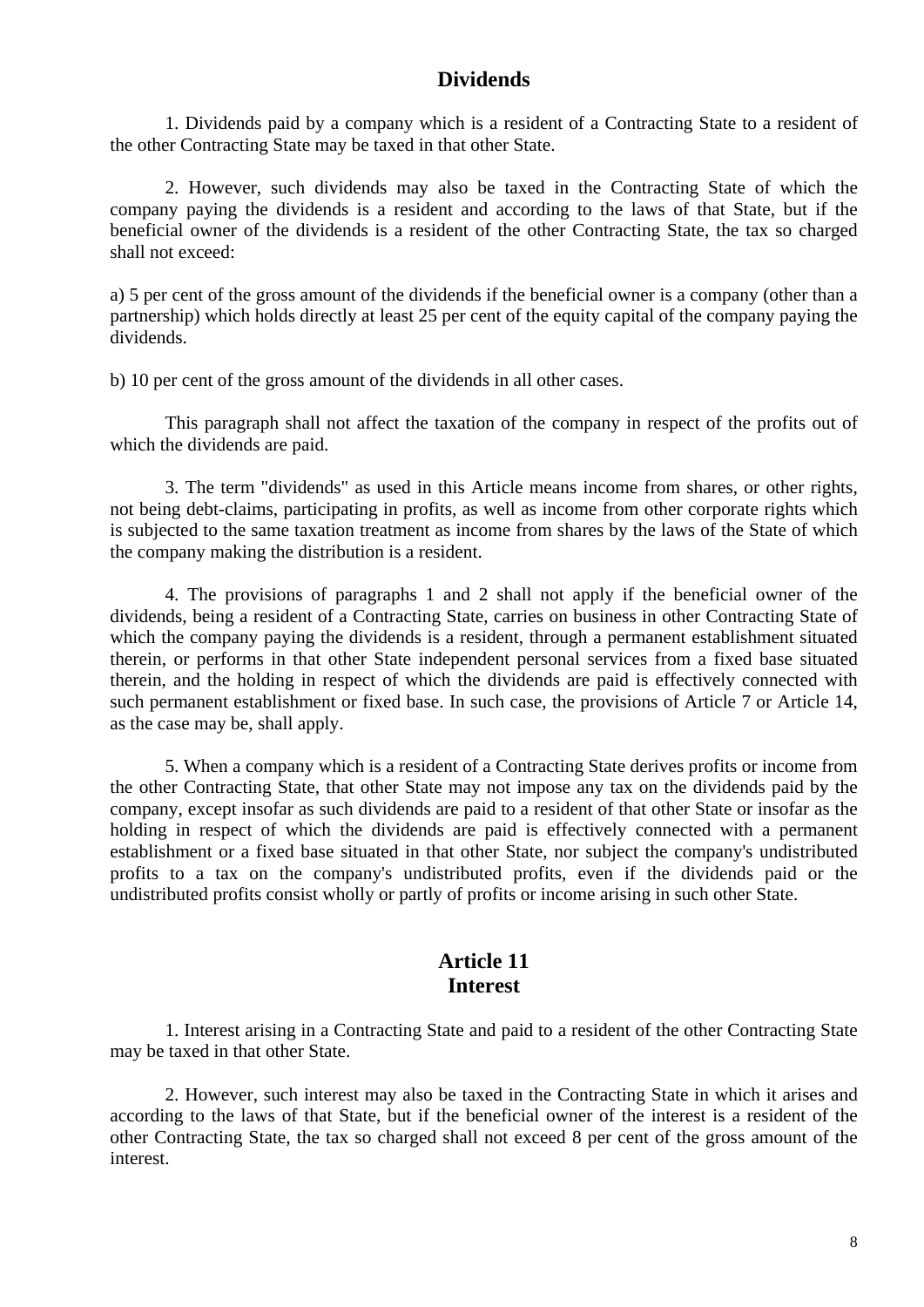3. Notwithstanding the provisions of paragraph 2, interest arising in a Contracting State shall be exempt from tax in that State if it is derived and beneficially owned by the Government or the Central Bank of the other Contracting State.

4. The term "interest" as used in this Article means income from debt-claims of every kind, whether or not secured by mortgage and whether or not carrying a right to participate in the debtor's profits, and in particular, income from government securities and income from bonds or debentures, including premiums and prizes attaching to such securities, bonds or debentures. Penalty charges for late payment shall not be regarded as interest for the purpose of this Article.

5. The provisions of paragraphs 1 and 2 shall not apply if the beneficial owner of the interest, being a resident of a Contracting State, carries on business in the other Contracting State in which the interest arises, through a permanent establishment situated therein, or performs in that other State independent personal services from a fixed base situated therein, and the debt-claim in respect of which the interest is paid is effectively connected with such permanent establishment or fixed base. In such case the provisions of Article 7 or Article 14, as the case may be, shall apply.

6. Interest shall be deemed to arise in a Contracting State when the payer is that State itself, a local authority or a resident of that State. Where, however, the person paying the interest, whether he is a resident of a Contracting State or not, has in a Contracting State a permanent establishment or a fixed base in connection with which the indebtedness on which the interest is paid was incurred, and such interest is borne by such permanent establishment or fixed base, then such interest shall be deemed to arise in the Contracting State in which the permanent establishment or fixed base is situated.

7. If, by reason of a special relationship between the payer and the beneficial owner or between both of them and some other person, the amount of the interest, having regard to the debtclaim for which it is paid, exceeds the amount which would have been agreed upon by the payer and the beneficial owner in the absence of such relationship, the provisions of this Article shall apply only to the last mentioned amount. In such case, the excess part of the payments shall remain taxable according to the laws of each Contracting State, due regard being had to the other provisions of this Agreement.

#### **Article 12 Royalties**

1. Royalties arising in a Contracting State and paid to a resident of the other Contracting State may be taxed in that other State.

2. However, such royalties may also be taxed in the Contracting State in which they arise and according to the laws of that State, but if the beneficial owner of the royalties is a resident of the other Contracting State, the tax so charged shall not exceed 5 per cent of the gross amount of the royalties.

3. The term "royalties" as used in this Article means payments of any kind received as a consideration for the use of, or the right to use, any copyright of literary, artistic or scientific work, including cinematorgraph films and films or tapes for radio or television broadcasting, transmission to the public by satellite, cable, optic fiber or similar technology, any patent, trade mark, design or model, plan, secret formula or process, or for information concerning industrial, commercial or scientific experience.

4. The provisions of paragraphs 1 and 2 shall not apply if the beneficial owner of the royalties, being a resident of a Contracting State, carries on business in the other Contracting State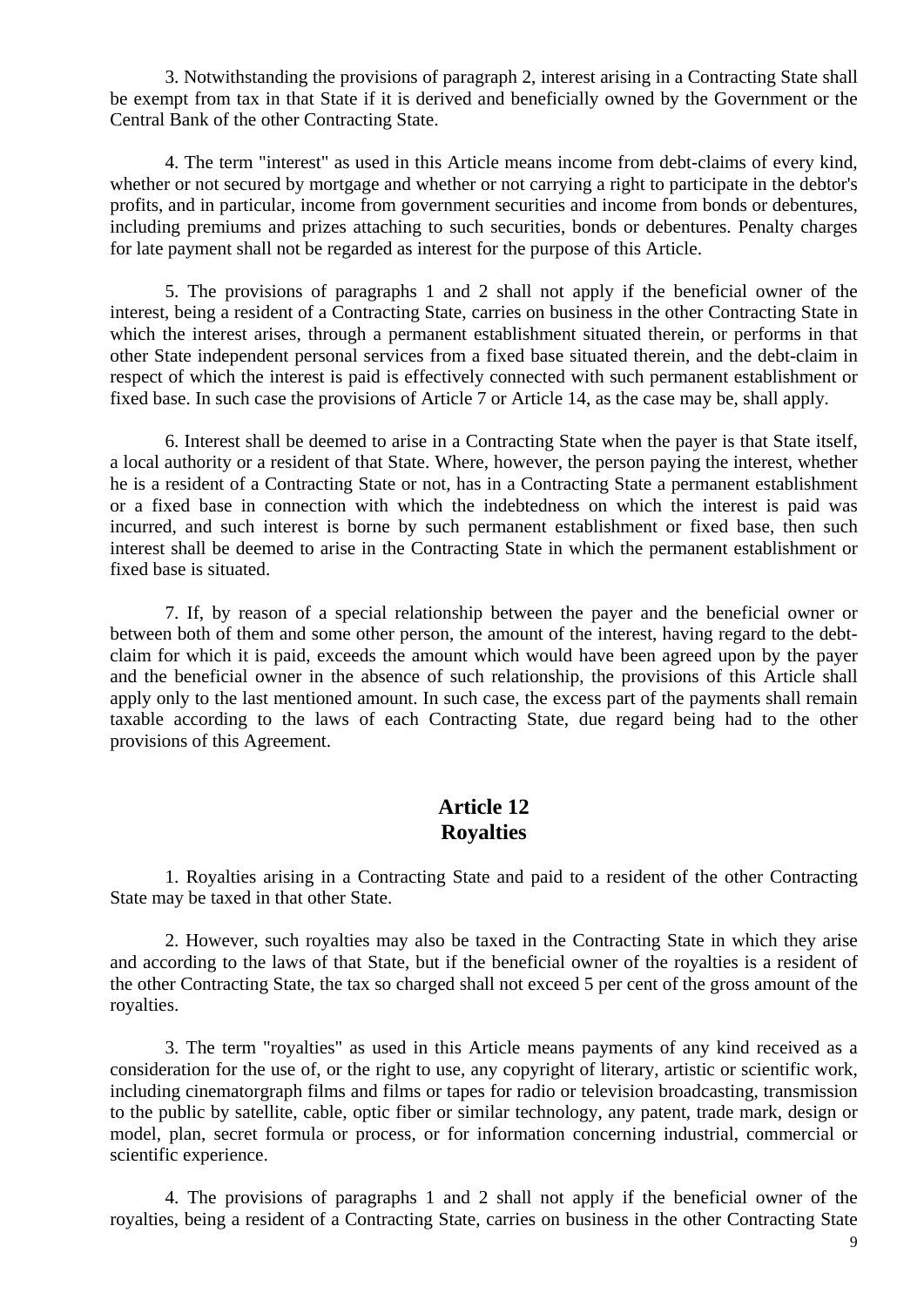in which the royalties arise, through a permanent establishment situated therein, or performs in that other State independent personal services from a fixed base situated therein, and the right or property in respect of which the royalties are paid is effectively connected with such permanent establishment or fixed base. In such case, the provisions of Article 7 or Article 14, as the case may be, shall apply.

5. Royalties shall be deemed to arise in a Contracting State when the payer is that State itself, a local authority or a resident of that State. Where, however, the person paying the royalties, whether he is a resident of a Contracting State or not, has in a Contracting State a permanent establishment or a fixed base in connection with which the liability to pay the royalties was incurred, and such royalties are borne by such permanent establishment or fixed base, then such royalties shall be deemed to arise in the Contracting State in which the permanent establishment or fixed base is situated.

6. If, by reason of a special relationship between the payer and the beneficial owner or between both of them and some other person, the amount of the royalties, having regard to the use, right or information for which they are paid, exceeds the amount which would have been agreed upon by the payer and the beneficial owner in the absence of such relationship, the provisions of this Article shall apply only to the last-mentioned amount. In such case, the excess part of the payments shall remain taxable according to the laws of each Contracting State, due regard being had to the other provisions of this Agreement.

### **Article 13 Capital Gains**

1. Gains derived by a resident of a Contracting State from the alienation of immovable property referred to in Article 6, and situated in the other Contracting State may be taxed in that other Contracting State.

2. Gains from the alienation of movable property forming part of the business property of a permanent establishment which an enterprise of a Contracting State has in the other Contracting State or of movable property pertaining to a fixed base available to a resident of a Contracting State in the other Contracting State for the purpose of performing independent personal services, including such gains from the alienation of such a permanent establishment (alone or with the whole enterprise) or of such fixed base, may be taxed in that other State.

3. Gains derived by an enterprise of a Contracting State from the alienation of ships, boat, aircraft, railway or road vehicles operated in international traffic, as well as of movable property pertaining to the operation of such means of transport shall be taxable only in that Contracting State.

4. Gains from the alienation of any property other than that referred to in paragraphs 1, 2 and 3 shall be taxable only in the Contracting State of which the alienator is a resident.

## **Article 14 Independent Personal Services**

1. Income derived by a resident of a Contracting State in respect of professional services or other activities of an independent character shall be taxable only in that State except in the following circumstances, when such income may also be taxed in the other Contracting State: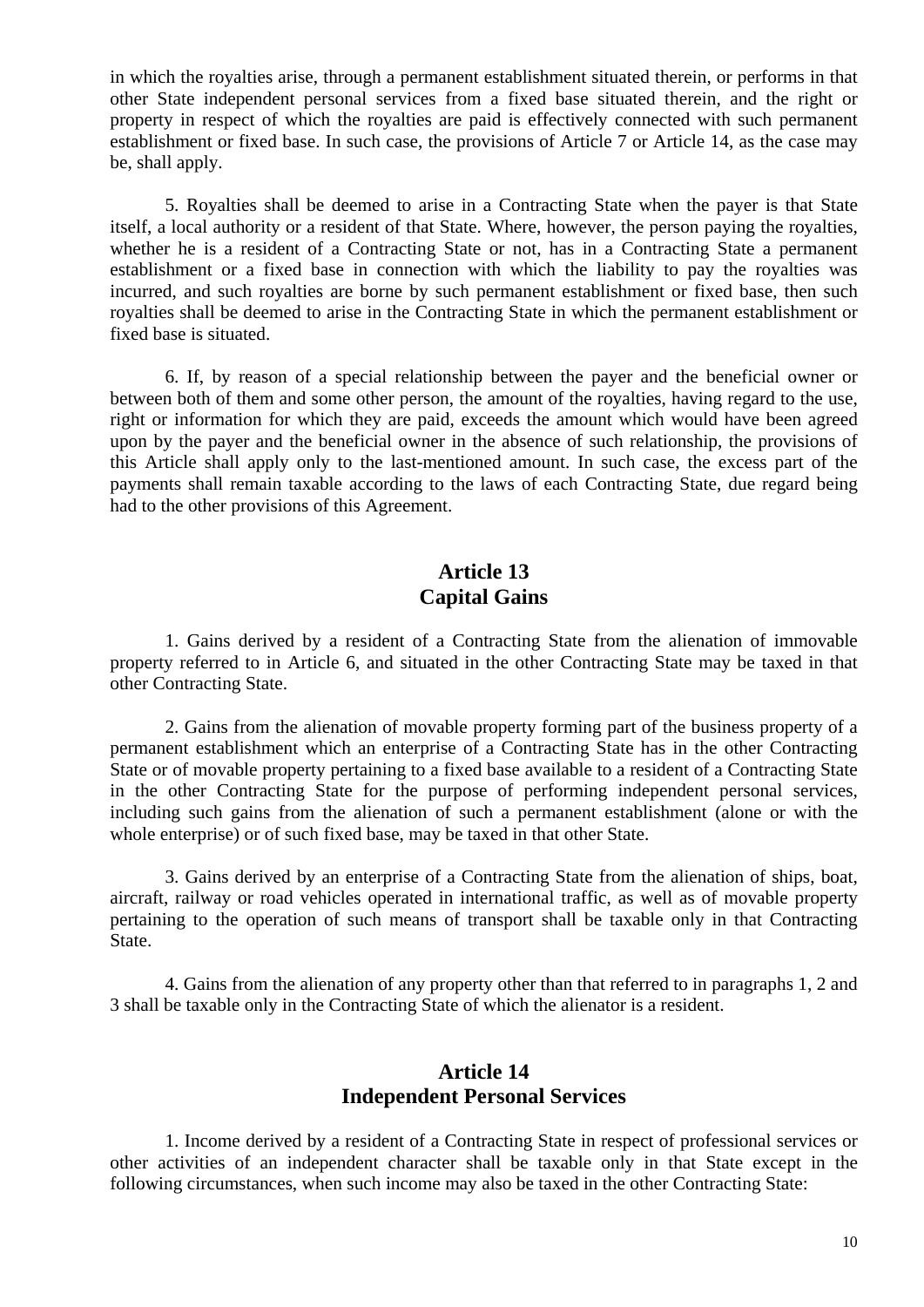a) if he has a fixed base regularly available to him in the other Contracting State for the purposes of performing his activities; or

b) if he is present in the other Contracting State for a period or periods amounting to or exceeding in the aggregate 183 days in any twelve months period commencing or ending in the calendar year concerned.

In the cases referred to in subparagraph a) or b) the income may be taxed in the other Contracting State but only so much of it as is attributable to the fixed base or is derived from the activities performed in the period in which the resident was present in that other State.

2. The term "professional services" includes especially independent scientific, literary, artistic, educational or teaching activities as well as the independent activities of physicians, lawyers, engineers, architects, dentists and accountants.

## **Article 15 Dependent Personal Services**

1. Subject to the provisions of Articles 16, 18, 19, 20 and 21, salaries, wages and other similar remuneration derived by a resident of a Contracting State in respect of an employment shall be taxable only in that State unless the employment is exercised in the other Contracting State. If the employment is exercised in the other Contracting State, such remuneration as is derived therefrom may be taxed in that other State.

2. Notwithstanding the provisions of paragraph 1, remuneration derived by a resident of a Contracting State in respect of an employment exercised in the other Contracting State shall be taxable only in the first-mentioned State if:

a) the recipient is present in the other State for a period or periods not exceeding in the aggregate 183 days in any period of twelve months commencing or ending in the calendar year concerned; and

b) the remuneration is paid by, or on behalf of, an employer who is not a resident of the other State; and

c) the remuneration is not borne by a permanent establishment or a fixed base which the employer has in the other State.

3. Notwithstanding the preceding provisions of this Article, remuneration derived by a resident of a Contracting State in respect of an employment exercised aboard a ship, boat, aircraft, railway and road vehicle operated in international traffic shall be taxable only in that Contracting State.

### **Article 16 Director's Fees**

Director's fees and other similar payments derived by a resident of a Contracting State in his capacity as a member of the board of directors of a company which is a resident of the other Contracting State may be taxed in that other State.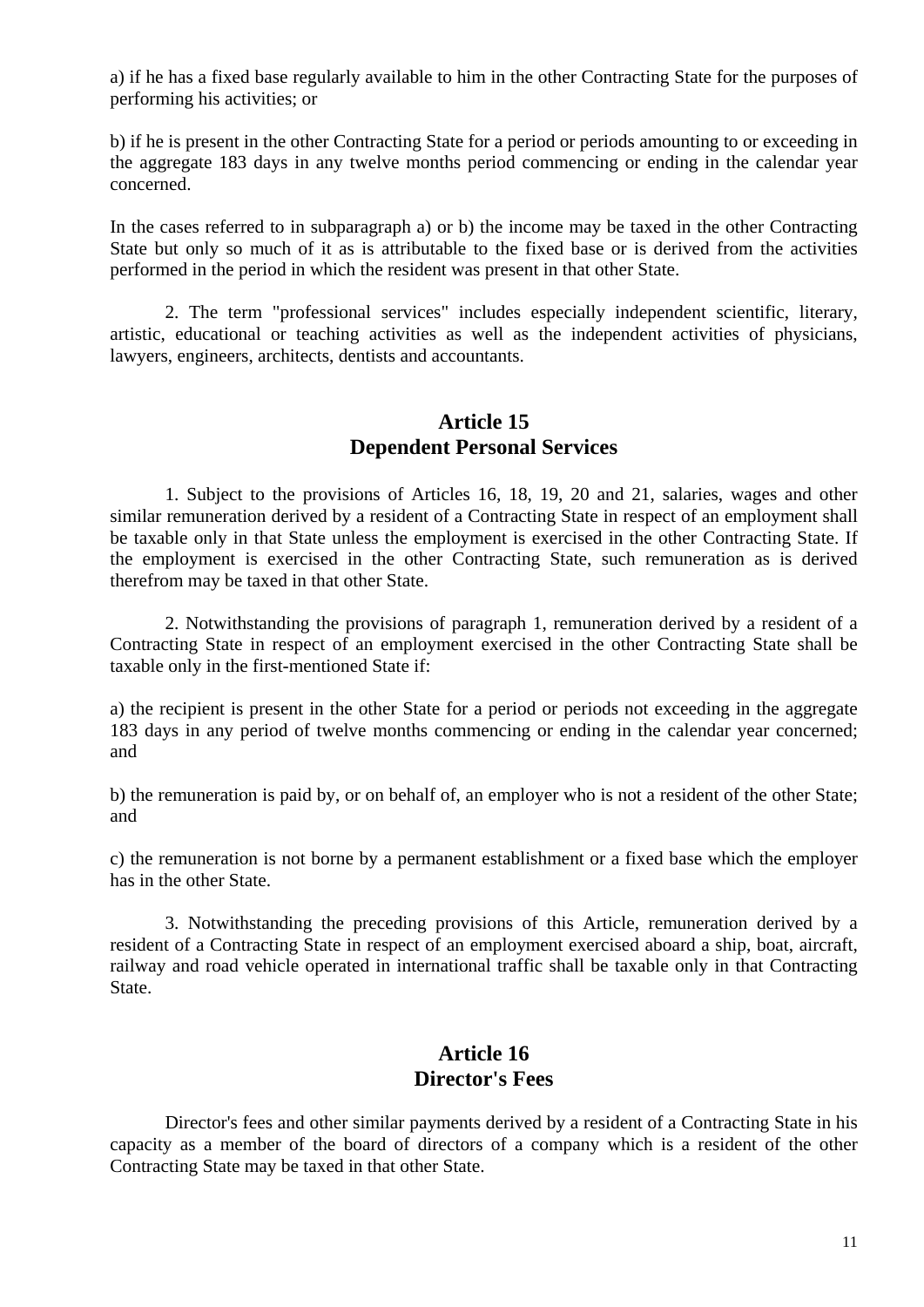### **Article 17 Artists and Sportsmen**

1. Notwithstanding the provisions of Articles 14 and 15, income derived by a resident of a Contracting State as an entertainer, such as a theater, motion picture, radio or television artist, or a musician, or as a sportsman from his personal activities as such exercised in the other Contracting State, may be taxed in that other State.

2. If income in respect of personal activities exercised by an entertainer or a sportsman in his capacity as such accrues not to the entertainer or sportsman himself but to another person, that income may, notwithstanding the provisions of Articles 7, 14 and 15, be taxed in the Contracting State in which the activities of the entertainer or sportsman are exercised.

3. Notwithstanding the provisions of paragraphs 1 and 2, the income derived from the activities referred to in paragraph 1 within the framework of cultural or sports exchanges agreed to by the Governments of the Contracting States and carried out other than for the purpose of profit, shall be exempted from tax in the Contracting State in which these activities are exercised.

## **Article 18 Pensions**

Subject to the provisions of paragraph 2 of Article 19, pensions and other similar remuneration paid to a resident of a Contracting State in consideration of past employment shall be taxable only in that State.

## **Article 19 Government Services**

1. a) Salaries, wages and other similar remuneration, other than a pension, paid by a Contracting State or a local authority thereof to an individual in respect of services rendered to that State or authority shall be taxable only in that State;

b) However, such salaries, wages and other similar remuneration shall be taxable only in the other Contracting State if the services are rendered in that State and the individual is a resident of that State who:

i) is a national of that State; or

ii) did not become a resident of that State solely for the purpose of rendering the services.

2. a) Any pension paid by, or out of funds created by a Contracting State or a local authority thereof to an individual in respect of services rendered to that State or authority shall be taxable only in that State;

b) However, such pension shall be taxable only in the other Contracting State if the individual is a resident of, and a national of, that State.

3. The provisions of Articles 15, 16, 17 and 18 shall apply to salaries, wages and other similar remuneration and pensions in respect of services rendered in connection with a business carried on by a Contracting State or a local authority thereof.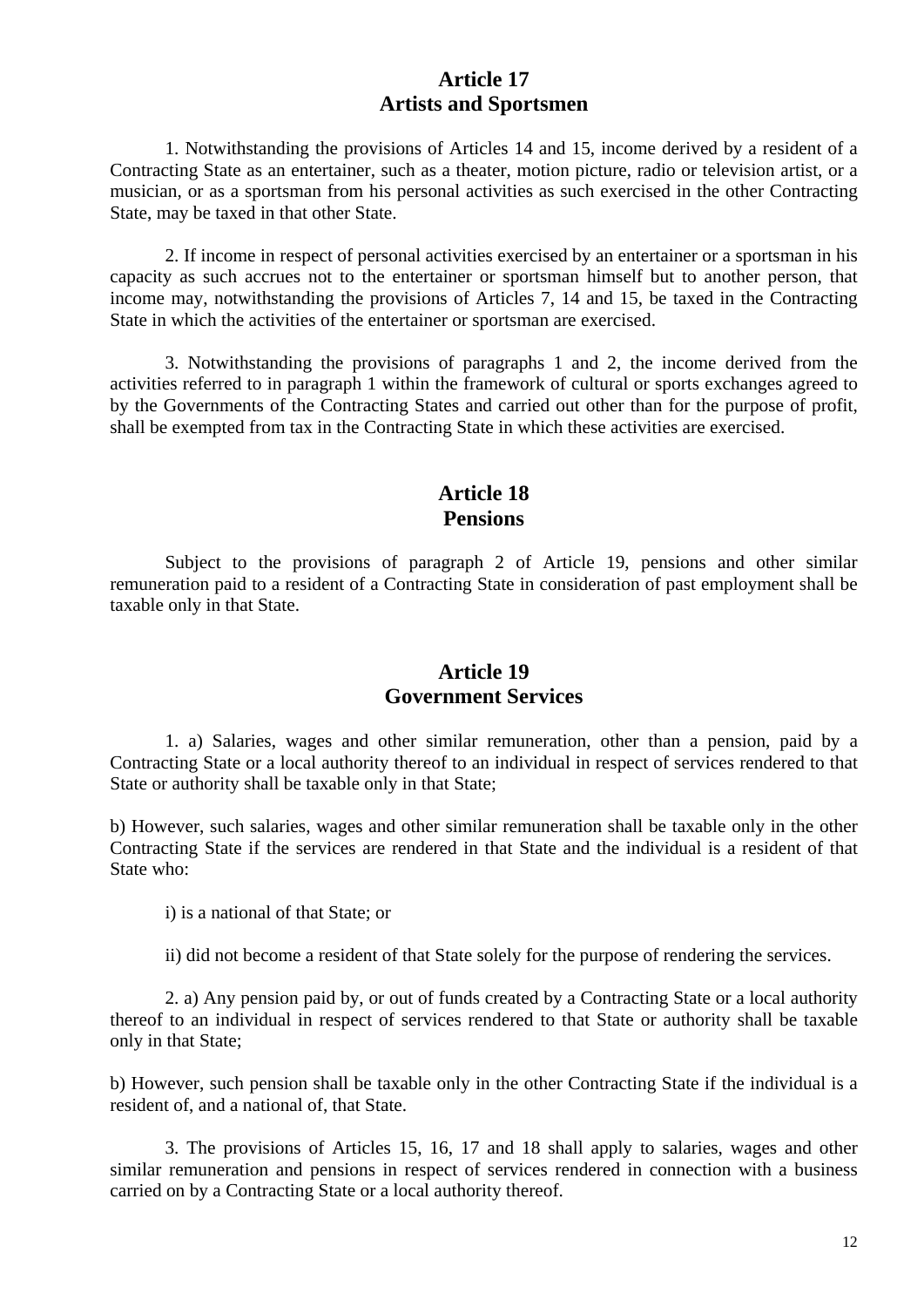#### **Article 20 Students**

Payments which a student or business apprentice who is or was immediately before visiting a Contracting State a resident of the other Contracting State and who is present in the firstmentioned State solely for the purpose of his education or training receives for the purpose of his maintenance, education or training shall not be taxed in that State, provided that such payments arise from sources outside that State.

### **Article 21 Teachers, Professors and Researchers**

1. An individual who is or was a resident of a Contracting State immediately before making a visit to the other Contracting State and who, at the invitation of any university, college, school or other similar non-profitable educational institution, which is recognized by the Government of that other Contracting State, is present in that other Contracting State for a period not exceeding three years from the date of his first arrival in that other Contracting State, solely for the purpose of teaching or research or both, at such educational institution shall be exempt from tax in that other Contracting State on his remuneration for teaching or research.

2. The provisions of paragraph 1 of this Article shall not apply to income from research if such research is undertaken not in the public interest but for the private benefit of a specific person or persons.

## **Article 22 Other Income**

1. Items of income of a resident of a Contracting State, wherever arising, not dealt with in the foregoing Articles of this Agreement shall be taxable only in that State.

2. The provisions of paragraph 1 shall not apply to income, other than income from immovable property as defined in paragraph 2 of Article 6, if the recipient of such income, being a resident of a Contracting State, carries on business in the other Contracting State through a permanent establishment situated therein, or performs in that other State independent personal services from a fixed base situated therein, and the right or property in respect of which the income is paid is effectively connected with such permanent establishment or fixed base. In such case the provisions of Article 7 or Article 14, as the case may be, shall apply.

3. Notwithstanding the provisions of paragraphs 1 and 2, items of income of a resident of a Contracting State not dealt with in the foregoing Articles of this Agreement and arising in the other Contracting State may also be taxed in that other State.

## **Article 23 Capital**

1. Capital represented by immovable property, as defined in paragraph 2 of Article 6, owned by a resident of a Contracting State and situated in the other Contracting State may be taxed in that other State.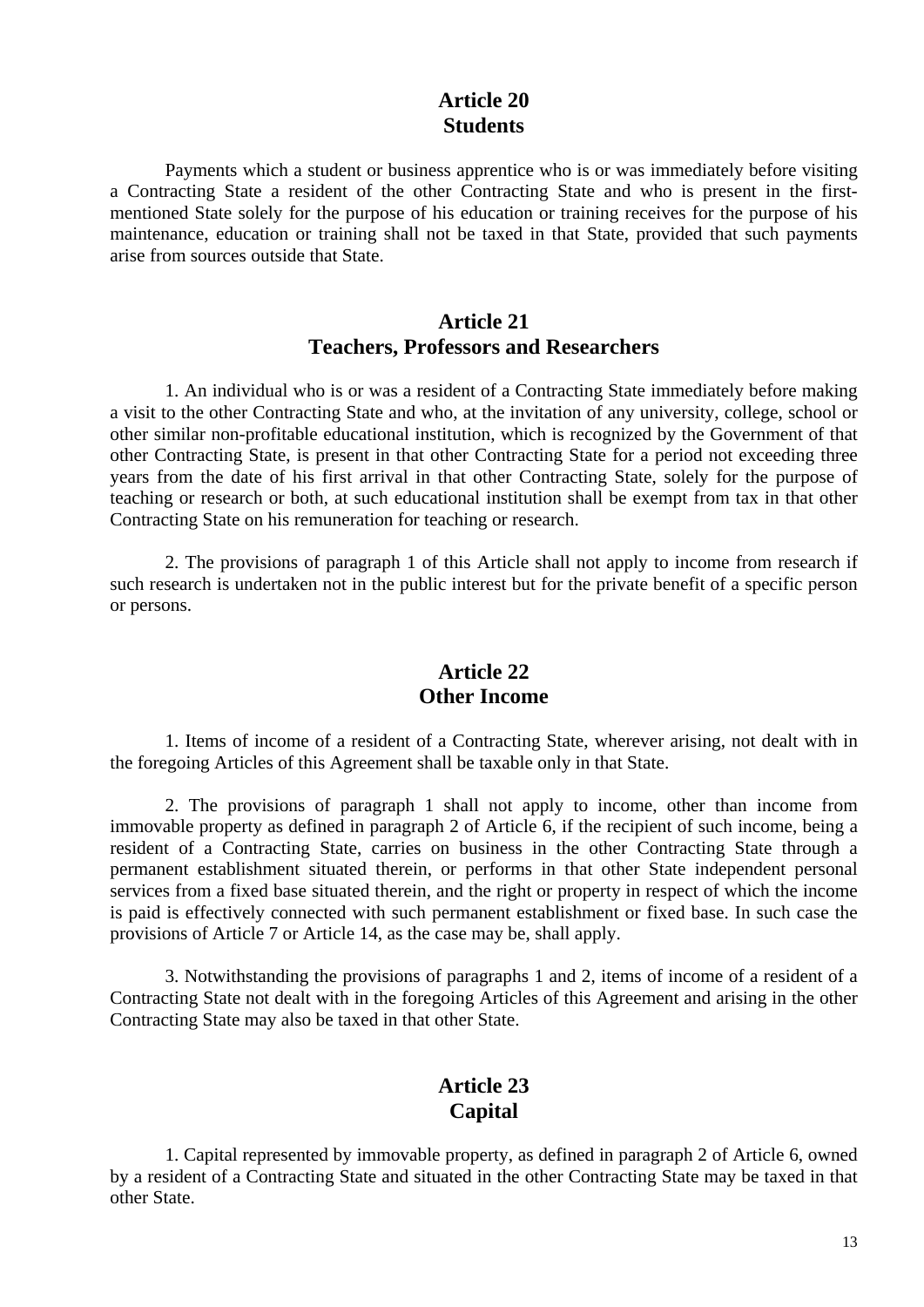2. Capital represented by movable property forming part of the business property of a permanent establishment which an enterprise of a Contracting State has in the other Contracting State or by movable property pertaining to a fixed base available to a resident of a Contracting State in the other Contracting State for the purpose of performing independent personal services, may be taxed in that other Contracting State.

3. Capital represented by ships, boat, aircraft, railway and road vehicles operated by an enterprise of a Contracting State in international traffic, and movable property pertaining to the operation of such means of transport shall be taxable only in that Contracting State.

4. All other elements of capital of a resident of a Contracting State shall be taxable only in that State.

### **Article 24 Elimination of Double Taxation**

1. If a resident of a Contracting State derives income or owns capital which, in accordance with the provisions of this Agreement, may be taxed in the other Contracting State, the firstmentioned State shall allow:

a) as a deduction from the tax on the income of that resident, an amount equal to the income tax paid in that other State;

b) as a deduction from the tax on the capital of that resident, an amount equal to the capital tax paid in that other State.

Such deduction in either case shall not, however, exceed that part of the income tax or capital tax, as computed before the deduction is given, which is attributable, as the case may be, to the income or the capital which may be taxed in the other Contracting State.

2. If in accordance with any provision of the Agreement income derived or capital owned by a resident of a Contracting State is exempt from tax in that State, such State may nevertheless, in calculating the amount of tax on the remaining income or capital of such resident, take into account the exempted income or capital.

### **Article 25 Non-Discrimination**

1. Nationals of a Contracting State shall not be subjected in the other Contracting State to any taxation or any requirement connected therewith, which is other or more burdensome than the taxation and connected requirements to which nationals of that other State in the same circumstances, in particular with respect to residence, are or may be subjected. This provision shall, notwithstanding the provisions of Article 1, also apply to persons who are not residents of one or both of the Contracting States.

2. Stateless persons who are residents of a Contracting State shall not be subjected in either Contracting State to any taxation or any requirement connected therewith, which is other or more burdensome than the taxation and connected requirements to which nationals of the State concerned in the same circumstances are or may be subjected.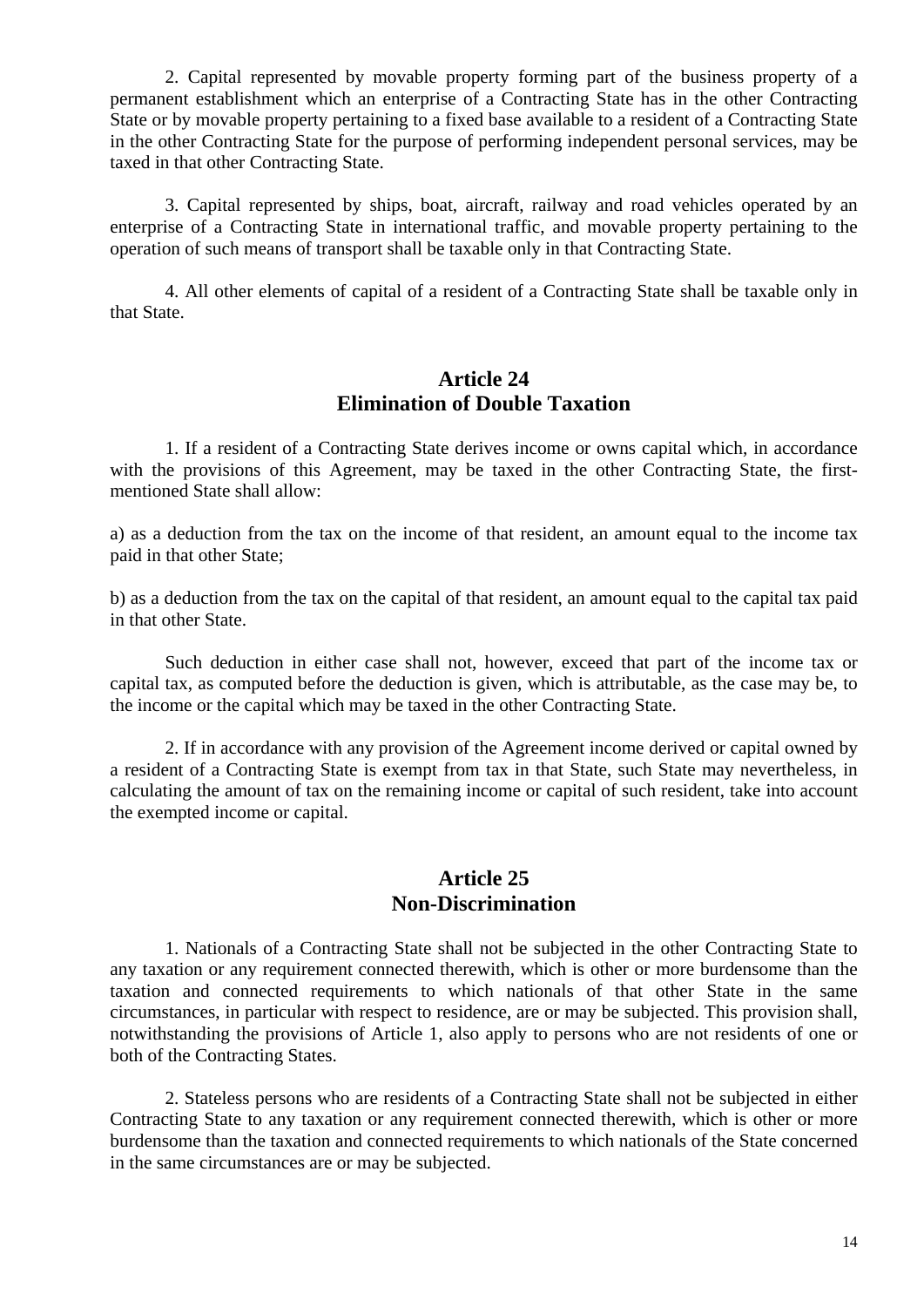3. The taxation on a permanent establishment which an enterprise of Contracting State has in the other Contracting State shall not be less favourably levied in that other State than the taxation levied on enterprises of that other State carrying on the same activities. The provisions of this Article shall not be construed as obliging a Contracting State to grant to residents of the other Contracting State any personal allowances, reliefs and reductions for taxation purposes on account of civil status or family responsibilities which it grants to its own residents.

4. Except where the provisions of paragraph 1 of Article 9, paragraph 7 of Article 11, or paragraph 6 of Article 12, apply, interest, royalties and other disbursements paid by an enterprise of a Contracting State to a resident of the other Contracting State shall, for the purpose of determining the taxable profits of such enterprise, be deductible under the same conditions as if they had been paid to a resident of the first-mentioned State. Similarly, any debts of an enterprise of a Contracting State to a resident of the other Contracting State shall, for the purpose of determining the taxable capital of such enterprise, be deductible under the same conditions as if they had been contracted to a resident of the first-mentioned State.

5. Enterprises of a Contracting State, the capital of which is wholly or partly owned or controlled, directly or indirectly, by one or more residents of the other Contracting State, shall not be subjected in the first-mentioned State to any taxation or any requirement connected therewith which is other or more burdensome than the taxation and connected requirements to which other similar enterprises of the first-mentioned State are or may be subjected.

## **Article 26 Mutual Agreement Procedure**

1. If a person considers that the actions of one or both of the Contracting States result or will result for him in taxation not in accordance with the provisions of this Agreement, he may, irrespective of the remedies provided by the domestic law of those States, present his case to the competent authority of the Contracting State of which he is a resident or, if his case comes under paragraph 1 of Article 25, to that of the Contracting State of which he is a national. The case must be presented within 3 years from the first notification of the action resulting in taxation not in accordance with the provisions of the Agreement.

2. The competent authority shall endeavor, if the objection appears to it to be justified and if it is not itself able to arrive at a satisfactory solution, to resolve the case by mutual agreement with the competent authority of the other Contracting State, with a view to the avoidance of taxation which is not in accordance with the Agreement. Any agreement reached shall be implemented notwithstanding any time limits in the domestic law of the Contracting States.

3. The competent authorities of the Contracting States shall endeavor to resolve by mutual agreement any difficulties or doubts arising as to the interpretation or application of this Agreement. They may also consult together for the elimination of double taxation in cases not provided for in the Agreement.

4. The competent authorities of the Contracting States may communicate with each other directly for the purpose of reaching an agreement, in the sense of the preceding paragraphs. When it seems advisable in order to reach agreement to have an oral exchange of opinions, such exchange may take place through a Commission consisting of representatives of the competent authorities of the Contracting States.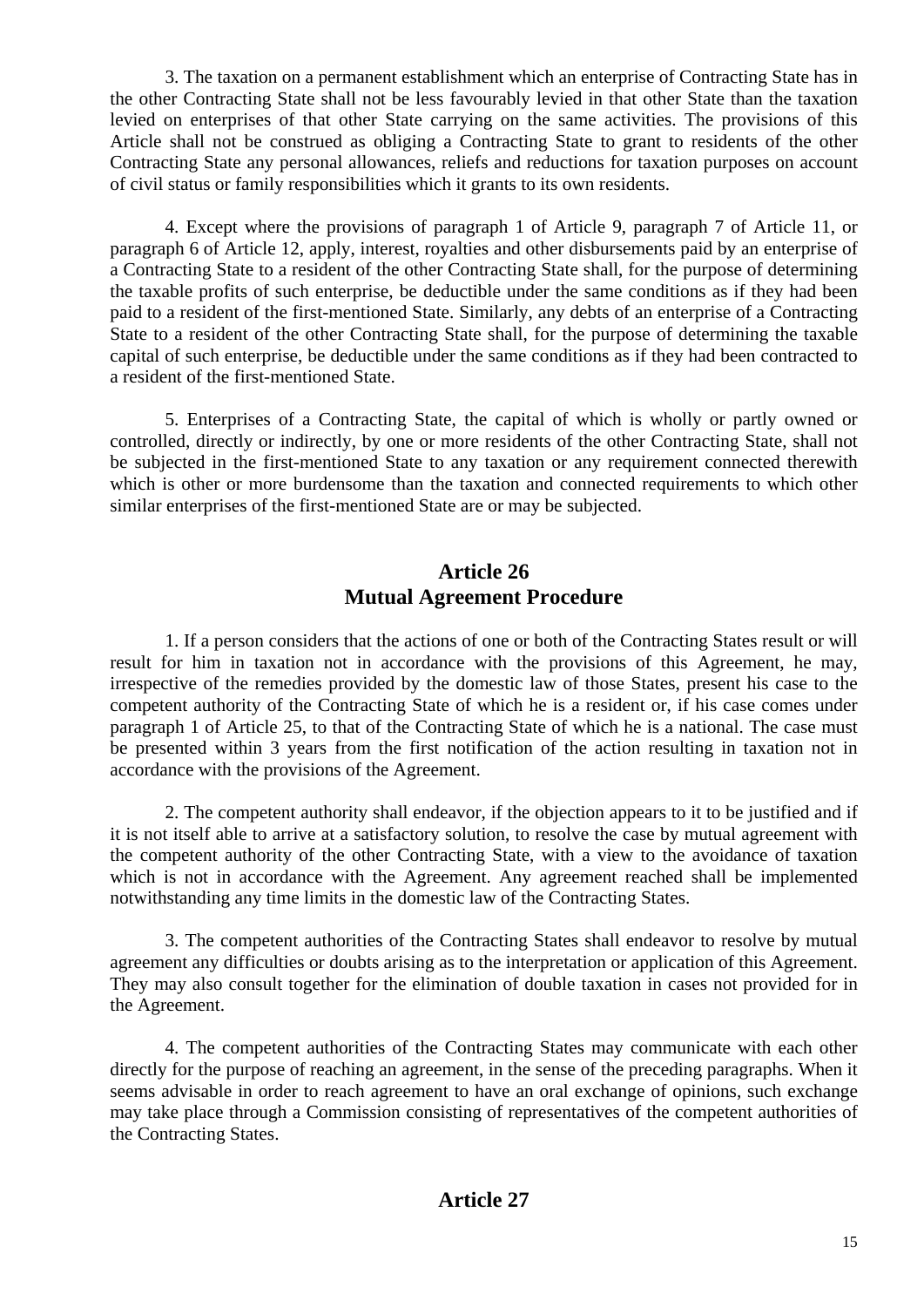# **Exchange of Information**

1. The competent authorities of the Contracting States shall exchange such information as is necessary for carrying out the provisions of this Agreement or of the domestic laws of the Contracting States concerning taxes covered by the Agreement insofar as the taxation thereunder is not contrary to the Agreement, especially in order to prevent fraud or evasion in respect of such taxes. The exchange of information is not restricted by Article 1. Any information received by a Contracting State shall be treated as secret in the same manner as information obtained under the domestic laws of that State, and shall be disclosed only to persons or authorities (including courts and administrative bodies) concerned with the assessment or collection of, the enforcement or prosecution in respect of, or the determination of appeals in relation to, the taxes covered by the Agreement. Such persons or authorities shall use the information only for such purposes. They may disclose the information in public court proceedings or in judicial decisions.

2. In no case shall the provisions of paragraph 1 be construed so as to impose on a Contracting State the obligation:

a) to carry out administrative measures at variance with the laws and administrative practice of that or of the other Contracting State;

b) to supply information which is not obtainable under the laws or in the normal course of the administration of that or of the other Contracting State;

c) to supply information which would disclose any trade, business, industrial, commercial or professional secret or trade process, or information, the disclosure of which would be contrary to public policy (ordre public) .

#### **Article 28 Members of Diplomatic Missions and Consular Posts**

Nothing in this Agreement shall affect the fiscal privileges of members of diplomatic missions or consular posts under the general rules of international law or under the provisions of special agreements.

### **Article 29 Entry Into Force**

This Agreement shall be ratified and shall enter into force on the 30th day after the date of the last notification indicating that both States have complied with the domestic legal procedures required in each State for its entry into force. The Agreement shall apply:

a) in respect of taxes withheld at the source to the income derived on or after the first day of January in the calendar year next following the year in which the Agreement enters into force; and

b) in respect of other taxes on profit, income and on capital derived on or after the first day of January in the calendar year next following the year in which the Agreement enters into force.

## **Article 30 Amendments**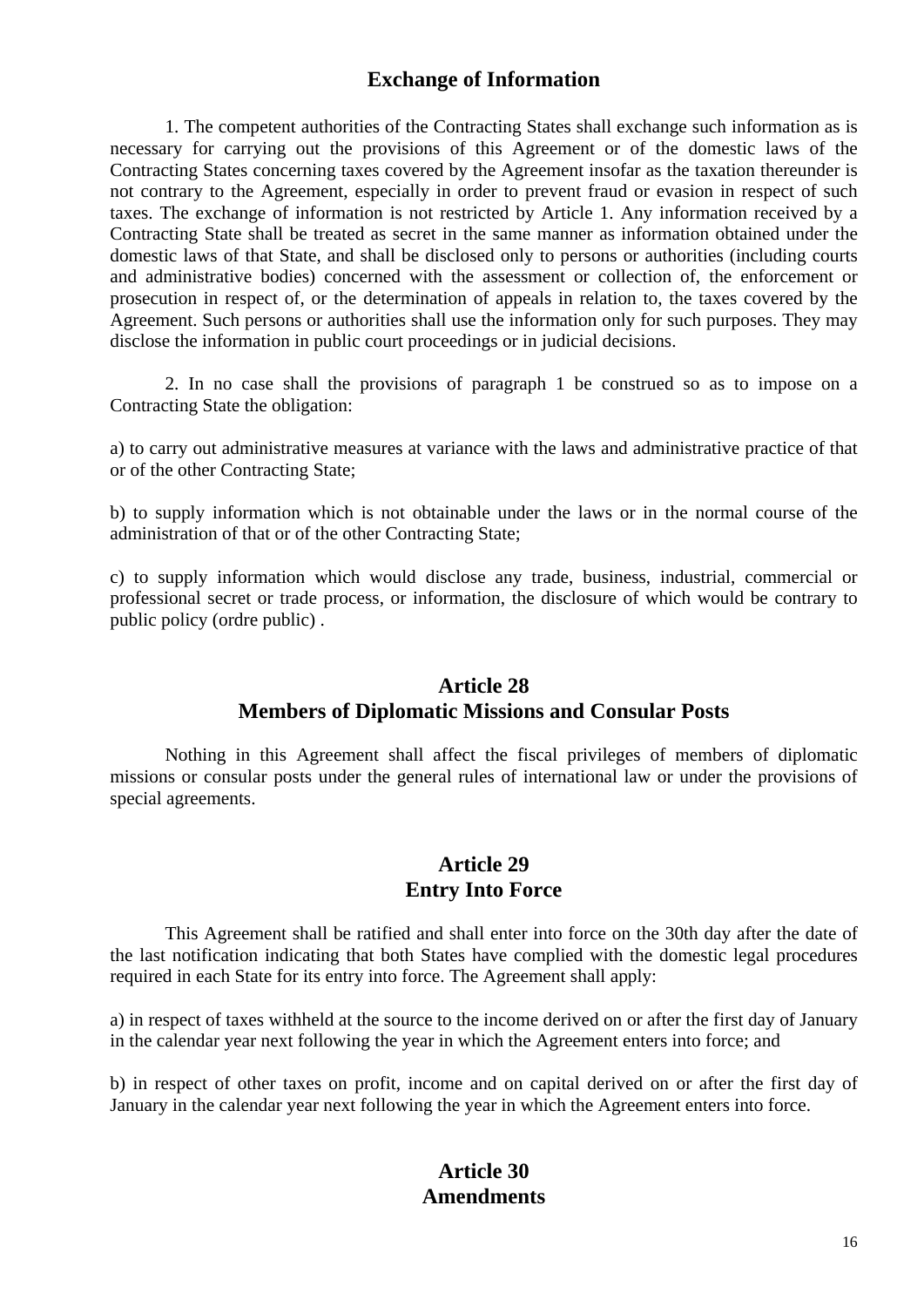Changes and additions to this Agreement may be done by mutual agreement of the Contracting States in a Protocol which shall constitute an integral part of this Agreement. This Protocol shall be ratified in the same manner as this Agreement.

# **Article 31 Termination**

1. This Agreement shall remain in force until terminated by a Contracting State.

2. Either of the Contracting States may give to the other Contracting State, through diplomatic channels, written notice of termination on or before the thirtieth day of June in any calendar year from the fifth year following that in which the Agreement entered into force. In such event, this Agreement shall cease to have effect:

a) in respect of taxes withheld at the source to the income derived on or after the first day of January in the calendar year next following the year in which the notice is given; and

b) in respect of other taxes on profit, income and on capital derived on or after the first day of January in the calendar year next following the year in which the notice of termination is given.

IN WITNESS WHEREOF the undersigned, being duly authorised thereto, have signed this Agreement.

DONE in Beirut, on September "16", 1998, in two original copies, each of them in Armenian, Arabic and English languages, all text being equally authentic.

In case of divergence of interpretation, the English text shall prevail.

**For the Republic of Armenia** 

:

**For the Republic of Lebanon**